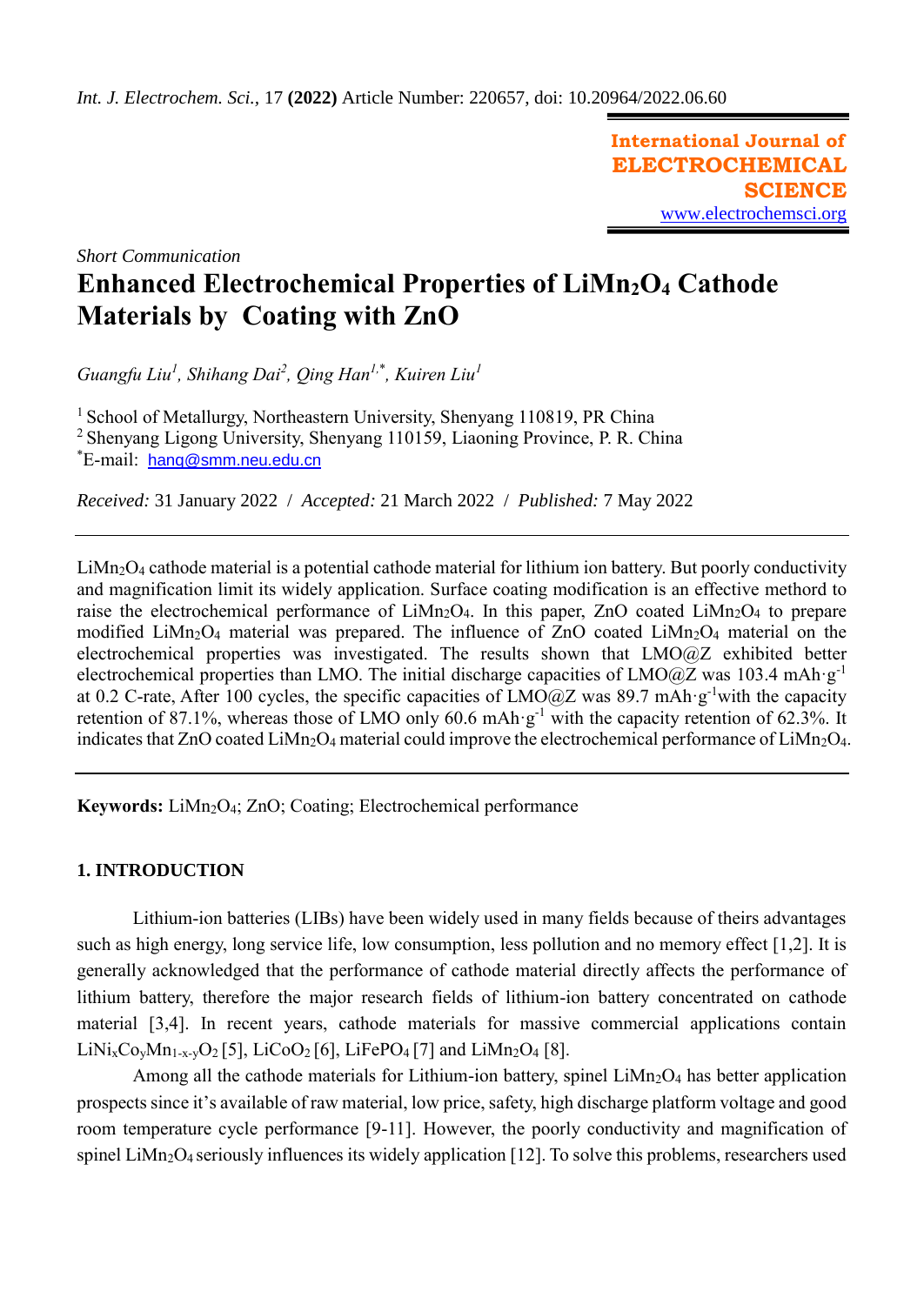different methods to modify lithium manganate which mainly consist of doping [13,14] and coating modification [15].

Surface coating modification is defined as achieving the purpose of preventing corrosion by coating a layer of material on the surface of  $LiMn<sub>2</sub>O<sub>4</sub>$  [15]. [Consequently,](https://fanyi.so.com/#consequently) it can reduce the erosion of electrolyte on the surface of it, inhibit the dissolution of the surface, maintain the stability of the structure, and eventually improve the cycle performance. Normally, the metal oxides coating the surface of LiMn<sub>2</sub>O<sub>4</sub> include metal oxides (such as  $Al_2O_3$ , TiO<sub>2</sub>) [16,17], polymers [18], fluorides [19,20], conductive carbon [15], etc. Metal oxides are generally used for the coating of  $Limn_2O_4$  cathode materials. Especially ZnO was regarded as a desirable surface-coating material due to its excellent chemical and thermal stability. ZnO as surface-coating material using different coating techniques to improve their electrochemical performance [21].

The cycle performance of  $LiMn<sub>2</sub>O<sub>4</sub>$  can be improved through coating with metal oxide on the surface of  $LiMn<sub>2</sub>O<sub>4</sub>$ , the reason is that, a spinel-like structure solid solution can be formed on the surface of LiMn2O4, the direct contact between the electrolyte and the electrode surface can be reduced. The dissolution of Mn can be greatly inhibited as the reaction between oxide and HF [15,16].

In this paper, bare LiMn<sub>2</sub>O<sub>4</sub> was synthesized by precipitation method, and ZnO coated LiMn<sub>2</sub>O<sub>4</sub> to prepare modified  $Lim<sub>2</sub>O<sub>4</sub>$  material. The influence of ZnO coated  $Lim<sub>2</sub>O<sub>4</sub>$  material on the electrochemical properties was investigated. Results showed that ZnO coated LiMn<sub>2</sub>O<sub>4</sub> material could improve the electrochemical performance of  $LiMn<sub>2</sub>O<sub>4</sub>$ .

# **2. EXPERIMENTAL**

### *2.1 Material preparation*

Lithium carbonate (Li<sub>2</sub>CO<sub>3</sub>, AR, 99.9%), Manganese acetate (C<sub>4</sub>H<sub>6</sub>MnO<sub>4</sub>·4H<sub>2</sub>O, AR), Sodium oxalate (Na<sub>2</sub>C<sub>2</sub>O<sub>4</sub>), and Zinc acetate dihydrate (C<sub>4</sub>H<sub>6</sub>O<sub>4</sub>Zn·2H<sub>2</sub>O) were used as raw materials. All the regents used are of analytical grade.

## *2.1.1. Prepare of LiMn2O<sup>4</sup>*

The molar ratio of  $C_4H_6MnO_4 \cdot 4H_2O$  to  $Na_2C_2O_4$  was 1:1.25. First, 2.451 g  $C_4H_6MnO_4 \cdot 4H_2O$ was dispersed in 100 mL deionized water, 1.675 g Na<sub>2</sub>C<sub>2</sub>O<sub>4</sub> was dispersed in 100 mL deionized water, and  $\text{Na}_2\text{C}_2\text{O}_4$  solution was added to the stirring  $\text{C}_4\text{H}_6\text{MnO}_4$  solution in drops. After stirring for 1 h, the obtained MnC2O4 was filtered, washed, and dried at  $100\text{ °C}$  over night; 0.381 g Li<sub>2</sub>CO<sub>3</sub> and MnC2O4 were ground and mixed with a mortar to obtain the precursor of  $LiMn<sub>2</sub>O<sub>4</sub>$ ; The precursor was calcined at 500° C for 3 h, then heated to 720° C in air for 15 h, after cooling to room temperature. The resulting powder is bare LiMn<sub>2</sub>O4 (termed as LMO).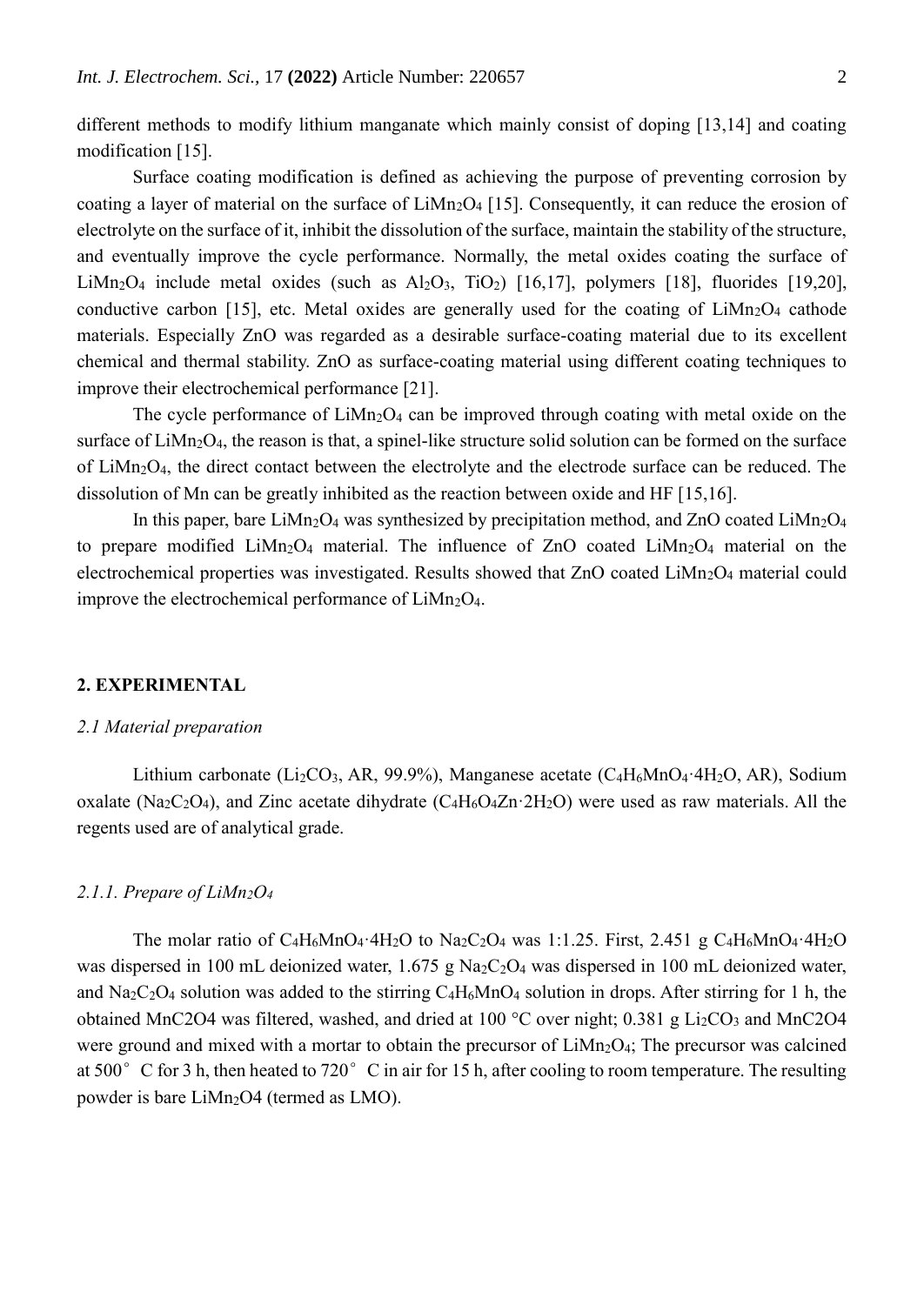## *2.1.2. Preparation of LiMn2O4/ZnO*

 $0.027$  g C<sub>4</sub>H<sub>6</sub>O<sub>4</sub>Zn·2H<sub>2</sub>O was dispersed in 30 mL ethyl alcohol, 0.5 g LMO was add in the ethanol solution. Under water bath conditions at 80 °C to volatilize ethyl alcohol. The obtained powder was put into a muffle furnace and then heated to 600 °C for 2 h in air to prepare LiMn<sub>2</sub>O<sub>4</sub>/ZnO (termed as LMO@Z). The schematic diagram of the preparation of LiMn2O4/ZnO is shown in Figure 1.



**Figure 1.** Schematic illustration of preparation LiMn<sub>2</sub>O<sub>4</sub>@ZnO.

# *2.2. Materials characterization and electrochemical measurement*

X-ray powder diffraction (XRD, Shimadzu 6100) was applied to determined the crystal structure of the as-synthesized powders. Scanning electron microscope (SEM, Zeiss sigma300) was used to analyzed the microstructures of the as-synthesized powders.

The as-synthesized powders mixed with acetylene black and polyethylene difluoride (PVDF) at a weight ratio of 80:10:10 to fabricate the electrodes. The mixture was added in NMP stirring for 8 h to form an electrode slurry. The slurry was heated at 100 °C for 10 h under vacuum after coated on an aluminum foil. Li foils, 1 M LiPF<sub>6</sub>-EC:DMC:EMC=1:1:1 vol% and Celgard 2300 films were used as anode electrode, electrolyte and separator, respectively.

The electrochemical properties of the as-synthesized powders were tested using CR2032 coin cells.Cycle charge-discharge behavior of the cells were performed with Battery-testing system (Neware Co., Ltd., China) between 3.3-4.5V (vs Li/Li<sup>+</sup>). Electrochemical impedance spectroscopy (EIS)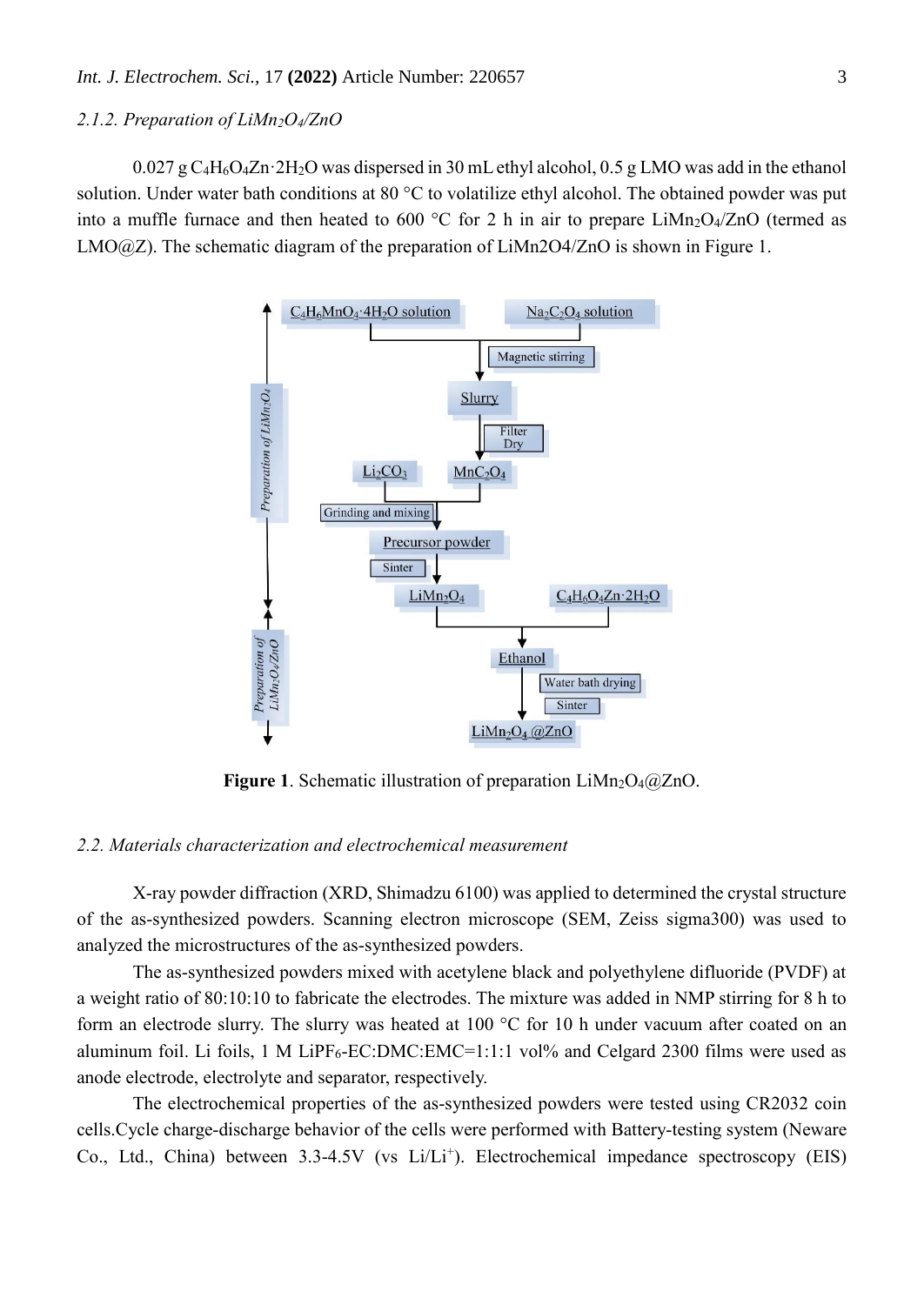measurements (0.1-100 kHz) and Cyclic voltammetry (CV) test  $(3.3-4.5V, 0.3 \text{ mV} \cdot \text{s}^{-1})$  were both performed with electrochemical work-station (CHI660E).

# **3. RESULTS AND DISCUSSION**

Figure 2(a) shows the XRD patterns of LMO and LMO@Z samples. All the diffraction peaks of the two samples revealed at 18.6°, 36.2°, 37.9°, 44.0°, 48.1°, 58.2°, 63.9° and 67.3°, which were indexed to the (111), (311), (222), (400), (311), (511), (440) and (531) crystal planes of spinel LiMn<sub>2</sub>O<sub>4</sub> (JCPDS: 35-0782) with the Fd-3m space group [22]. All the peaks of LMO and LMO@Z were agreement with spinel structure without any diffraction peak of impurity.It indicating that ZnO coated LiMn<sub>2</sub>O<sub>4</sub> did not significantly affect the spinel structure of  $LiMn<sub>2</sub>O<sub>4</sub>$ .

Rietveld analysis of XRD patterns of LMO and LMO@Z samples are shown in Fig 2(b) and Fig  $2(c)$ . The lattice parameters of as-synthesized samples are shown in Table 1. LMO $@Z$  exhibited greater the crystal parameters and cell volume than those of LMO, big cell volume can supply rapid ion channels which is conducive to the diffusion of Li-ions [23].



**Figure 2**. (a) XRD patterns and the corresponding Rietveld refinement of (b) LMO and (c) LMO@Z.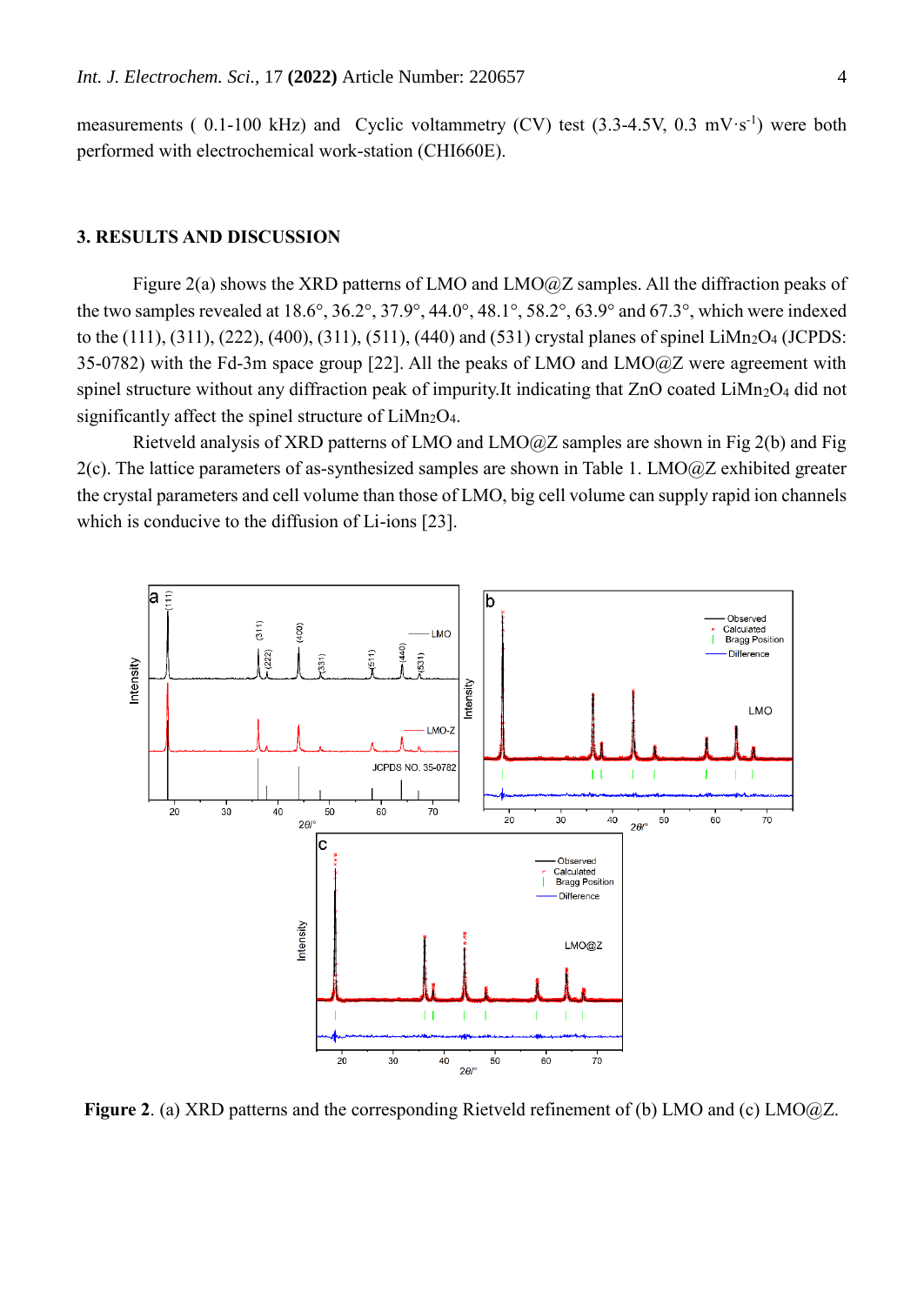| Samples | at A           | b(<br>A | ∼<br>CLA       | A      |
|---------|----------------|---------|----------------|--------|
| MO      | 8.2218         | 8.2218  |                | 555.78 |
| LMO@Z   | רפרי<br>0.4404 | 2282    | 2282<br>3.4404 | :57.09 |

**Table 1**. Crystalline parameters of LMO and LMO@Z

Figure 3 shows the SEM images of LMO and LMO@Z. The particles in LMO were uniformly distributed with the size mainly around 0.2-0.8 μm. While most of the particles in LMO@Z were most fluffy and fine particles with the size mainly around 0.2-0.5 μm, and some large particles were built up by numerous small particles with the size about 0.2 μm. Small particles can shorten transmission paths of Li-ions, which is conducive to the improvement of charge and discharge performance [24].



**Figure 3**. SEM images of (a) LMO and (b) LMO@Z.

Figure 4 (a), (b) and (c) show the initial specific capacity-potential curves, cycling performance at 0.2 C-rate and 1.0 C-rate of LMO and LMO@Z. The charge-discharge curves of LMO and LMO@Z all had two voltage plateaus, which were agreement with that lithium ions intercalation and delamination in LiMn<sub>2</sub>O<sub>4</sub> were carried out in two steps [25,26]. The initial specific capacity of LMO was 97.2 mAh·g<sup>-</sup> <sup>1</sup> with the coulombic efficiencies of 93.3%, while that of LMO@Z was 103.4 mAh·g<sup>-1</sup> with the coulombic efficiencies of 94.5%. Compared with LMO, LMO@Z exhibited a higher initial specific capacity.

After 100 cycles at 0.2 C-rate, the specific capacities of LMO and LMO@Z were 60.6 and 89.7 mAh·g<sup>-1</sup> with the capacity retentions of 62.3% and 87.1%, respectively. It shown that LMO@Z exhibited a better electrochemical performance.

After 100 cycles at 1.0 C-rate, the specific capacities of LMO and LMO@Z were 47.5 and 76.5 mAh·g<sup>-1</sup> with the capacity retentions of 58.9% and 86.2%, respectively. It also shown that LMO $@Z$ exhibited a better electrochemical performance.

Figure 4 (d) shows the discharge rate capacities carried out from 0.1 to 5.0 C of LMO and LMO@Z. The discharge capacity decreases from 97.2 mAh·g<sup>-1</sup> at 0.2 C to 91.0 mAh·g<sup>-1</sup> at 0.5 C, 80.9 at 1.0 C, 71.5 mAh·g<sup>-1</sup> at 2.0 C, 60.7 mAh·g<sup>-1</sup> at 5.0 C, and then to 89.2 mAh·g<sup>-1</sup> current rate return back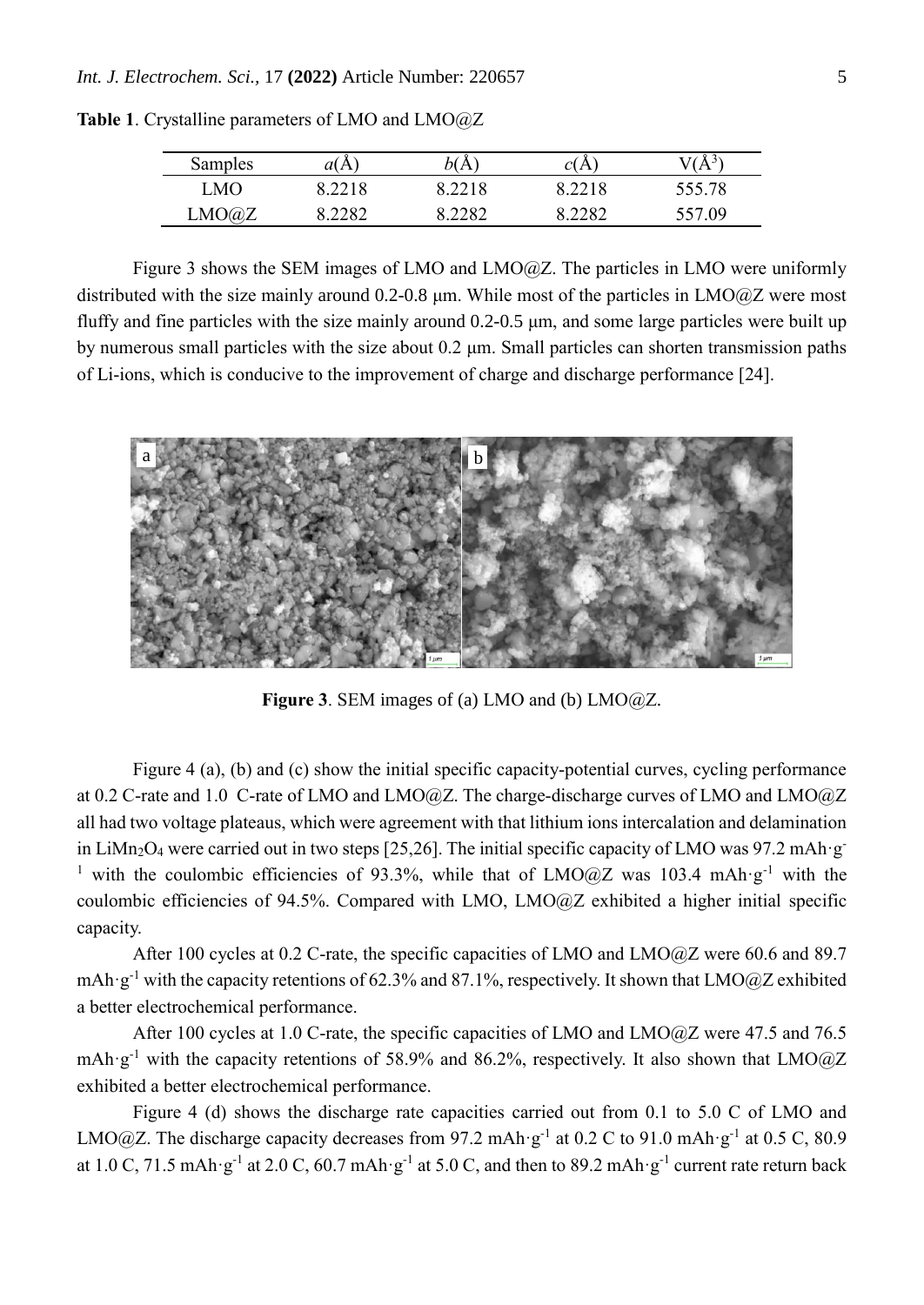to 0.2 C again, with recovery rate of 91.7% for LMO; while the discharge capacity decreases from 103.4 mAh·g<sup>-1</sup> at 0.2 C to 96.8 mAh·g<sup>-1</sup> at 0.5 C, 88.1 at 1.0 C, 81.6 mAh·g<sup>-1</sup> at 2.0 C, 70.1 mAh·g<sup>-1</sup> at 5.0 C, and then to 99.1 mAh·g<sup>-1</sup> current rate return back to 0.2 C again, with recovery rate of 95.8% for LMO@Z. Thus,LMO@Z had a better rate performance than that of LMO.



**Figure 4**. (a) Initial specific capacity-potential curves; (b) cycling performance at 0.2 C-rate; (c) cycling performance at 1.0 C-rate; (d)rate performance of LMO and LMO@Z.

Compard with LMO, LMO@Z had a better electrochemical performance. It can explained by following reasons: first, LMO@Z exhibited greater the crystal parameters and cell volume than those of LMO, big cell volume can supply rapid ion channels which is conducive to the diffusion of Li-ions; Finally, ZnO coated on the surface of  $LiMn<sub>2</sub>O<sub>4</sub>$ , the direct contact between the electrolyte and the electrode surface can be reduced.  $Mn^{3+}$  dissolution can be cracked down on due to ZnO particles.

Figure 5(a) illustrated the cyclic voltammetry (CV) curves of LMO and LMO@Z. There were two pairs of redox peaks in the CV curves of both the samples, which were agreement with extraction/insertion of lithium ions [25,26]. The two pairs of redox peaks were consistent two plateaus of capacity-potential curves in Fig. 4 (a). The peak parameters of the CV curves is shown in Table 2.

In comparison, the separation  $(\Delta E_p)$  between  $E_{pa}$  and  $E_{pc}$  were 267 and 180 mV for LMO, whereas those of LMO@Z were 200 and 135 mV, respectively. LMO@Z had smaller Δ*E*<sup>p</sup> than those of LMO, which was indicated that LMO@Z had the faster intercalation/deintercalation process of Li<sup>+</sup> [27].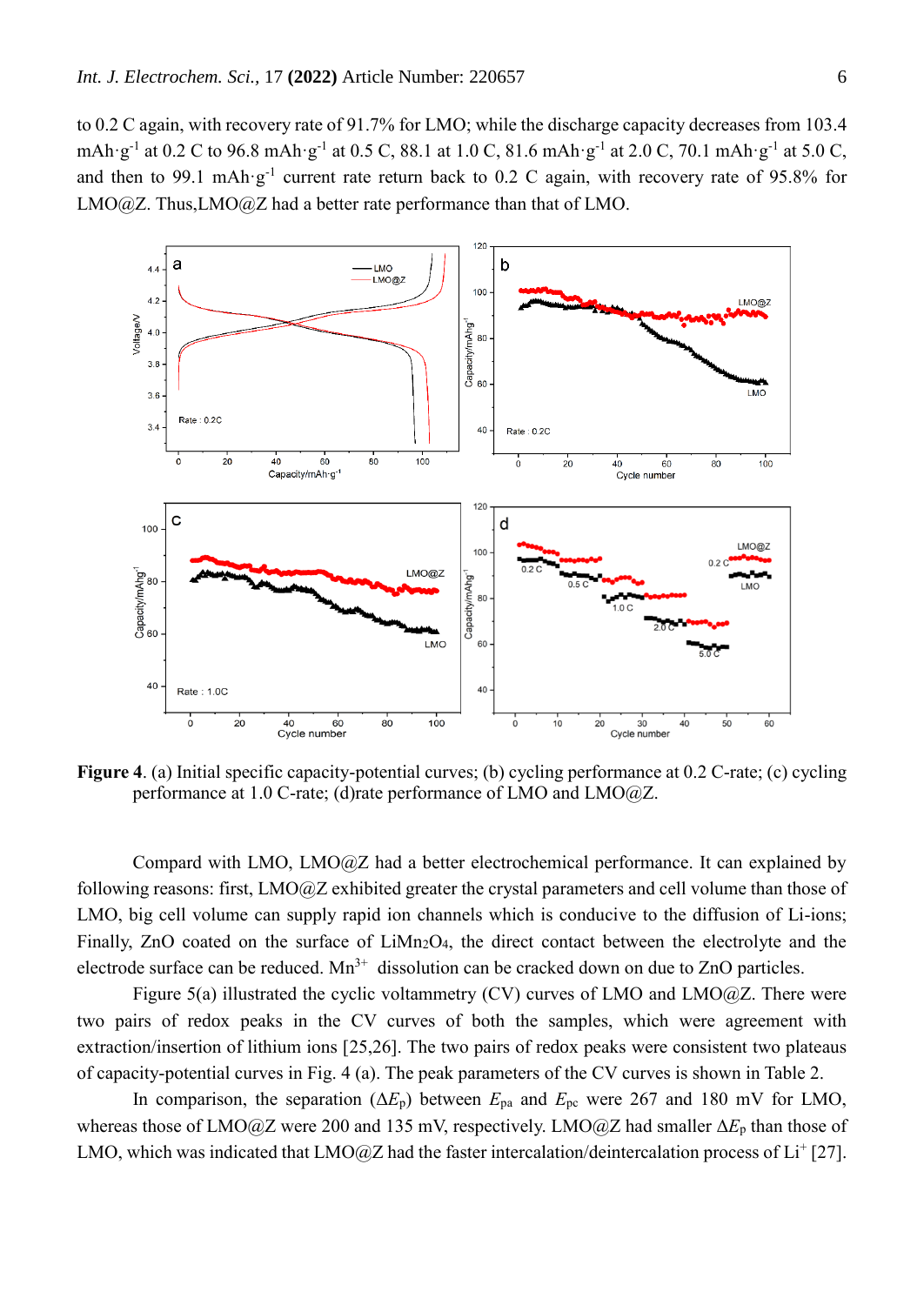

**Figure 5**. (a) CV curves and (b) Nyquist plots of LMO and LMO@Z.

**Table 2**. Peak parameters of CV curves for as-synthesized samples;  $\Delta E_p = E_{pa} - E_{pc}$ .

| Sample | $E_{\text{paf}}$ (V) | $E_{\text{pa2}}$ (V) | $E_{\text{pc1}}$ (V) |       | $E_{\text{pc2}}$ (V) $\Delta E_{\text{p1}}$ (mV) $\Delta E_{\text{p2}}$ (mV) |     |
|--------|----------------------|----------------------|----------------------|-------|------------------------------------------------------------------------------|-----|
| LMO    | 4.152                | 4.240                | 3.885                | 4.060 | 267                                                                          | 180 |
| LMO@Z  | 4.123                | 4.213                | 3.923                | 4.078 | 200                                                                          | 135 |

Figure 5(b) shows the electrode reaction impedance (EIS) of as-synthesized samples before cycle. The impedance spectra of LMO and LMO@Z both had a semicircle in the high frequency region and a diagonal line in lower frequency region.

**Table 3**. The results of EIS of as-synthesized samples.

| Sample | $R_{\rm s}/\Omega$ | $R_{\rm ct}/\Omega$ |
|--------|--------------------|---------------------|
| LMO    | 3.8                | 94.9                |
| LMO@Z  | 3.4                | 74.4                |

Table 3 exhibits the results of the EIS, the resistance of electrolyte  $(R_s)$  of LMO and LMO $@Z$ were nearly the same. In comparison, the charge-transfer resistance  $(R_{ct})$  of LMO was 94.9  $\Omega$ , whereas that of LMO@Z was 74.4 Ω. Compared with LMO, LMO@Z had a smaller charge-transfer resistance, indicating LMO@Z had a lower polarization. It is known that small  $R<sub>ct</sub>$  is helpful to overcome the kinetic limitations during charge/discharge process, which can boost the diffusion of  $Li<sup>+</sup>$  [28].

Lithium manganate has been surface coating modification by many research groups and the related electrochemical data were summarized in Table 4. As shown in Table 4, surface coating modification is an effective way to improve electrochemical performance of lithium manganate.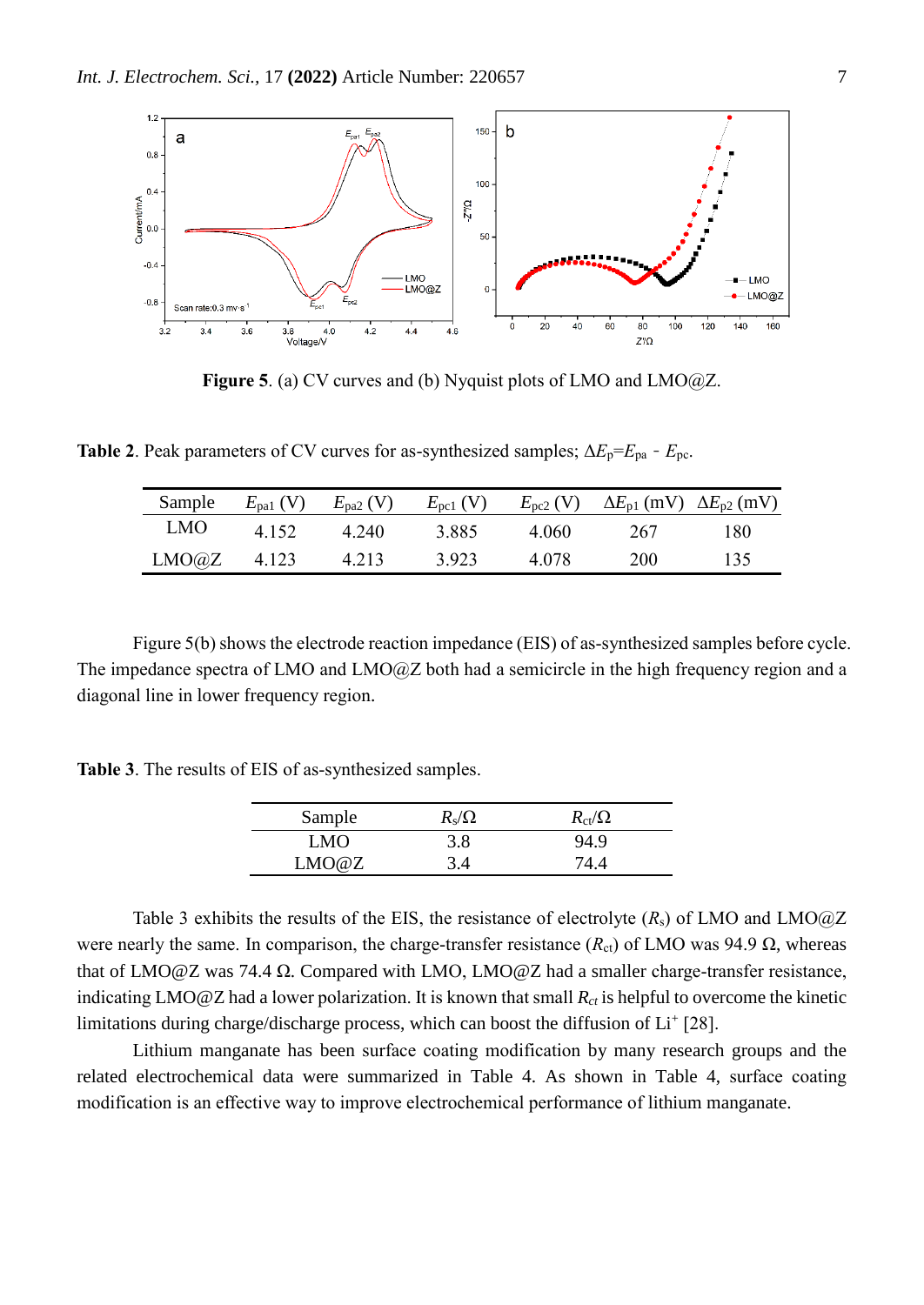| <b>LMO</b> | Rate capacity $(mAhg^{-1})$ | LMO@X                              | Rate capacity $(mAhg^{-1})$ | References  |
|------------|-----------------------------|------------------------------------|-----------------------------|-------------|
|            | $80.9(1.0 \text{ C});$      |                                    | 88.1 $(1.0 \text{ C})$ ;    |             |
| <b>LMO</b> | 71.5 $(2.0 \text{ C})$ ;    | LMO@ZnO                            | $81.6(2.0 \text{ C});$      | As prepared |
|            | 60.7 $(5.0 C)$              |                                    | 70.1 $(5.0 C)$              |             |
|            |                             |                                    | $87.4(1.0 \text{ C});$      |             |
| <b>LMO</b> |                             | LMO@Al <sub>2</sub> O <sub>3</sub> | 70 $(2.0 \text{ C});$       | [29]        |
|            |                             |                                    | $60(5.0 \text{ C})$         |             |
|            | 109.9 (1.0 C);              |                                    | 103.4 $(1.0 C)$ ;           |             |
| <b>LMO</b> | 93.6(2.0 C);                | $LMO@AlF_3$                        | 94.8 $(2.0 \text{ C})$ ;    | $[30]$      |
|            | $80.7(5.0 \text{ C})$       |                                    | $89.1(5.0 \text{ C})$       |             |

**Table 4.** Comparison of lithium manganate were surface coating modification

#### **4. CONCLUSIONS**

To sum up, the bare  $\text{LiMn}_2\text{O}_4$  was synthesized by the precipitation method, and the modified  $LiMn<sub>2</sub>O<sub>4</sub>$  material was obtained by coating the surface of  $LiMn<sub>2</sub>O<sub>4</sub>$  with ZnO. The effect of ZnO-coated LiMn<sub>2</sub>O<sub>4</sub> material on its properties was investigated. XRD results revealed that ZnO coated LiMn<sub>2</sub>O<sub>4</sub> did not significantly affect the spinel structure of  $LiMn<sub>2</sub>O<sub>4</sub>$ ; SEM studies confirmed  $LMO@Z$  had small primary particle size; electrochemical measurement results shown LMO@Z had better electrochemical properties than those of LMO. The results show that the ZnO-coated LiMn<sub>2</sub>O<sub>4</sub> material can improve the electrochemical performance of LiMn<sub>2</sub>O<sub>4</sub>.

#### ACKNOWLEDGMENTS

This research did not receive any specific grant from funding agencies in the public, commercial, or notfor-profit sectors.

# **References**

- 1. A. Pasquier, I. Plitz, S. Menocal and G. Amatucci, *J. Power Sources,* 11 5(2003) 171.
- 2. G. Mulder, N. Omar, S. Pauwels, M. Meeus, F. Leemans, B. Verbrugge, W.D. Nijs, P.V. Bossche,D. Six and J.V. Mierlo, *Electrochim. Acta,* 87 (2013) 473.
- 3. J.B. Goodenough and K.S. Park, *J. Am. Chem. Soc.,* 135 (2013) 1167.
- 4. N. Nitta, F. Wu, J.T. Lee and G. Yushin, *Mater. Today,* 18 (2015) 252.
- 5. Y. Yang, G. Huang, M. Xie, S. Xua and Y. He, *Hydrometallurgy,* 165 (2016) 358.
- 6. Z. Qu, S. Liu, P. Zhang, R. Wang, H. Wang, B. He, Y. Gong, J. Jin and S. Li, S*olid State Ionics,*  365 (2021) 115654.
- 7. W.J. Zhang, *J. Power Sources,* 196 (2011) 2962.
- 8. J.S. Ko, M.B. Sassin, D.R. Rolison and J.W. Long, *Electrochim. Acta*, 275 (2018) 225.
- 9. Y. Chen, Y. Tian, Y. Qiu, Z. Liu, H. He, B. Li and H. Cao, *Materials Today Advances*, 1 (2019) 1.
- 10. Y. Haijun and Z. Haoshen, *J. Phys. Chem. Lett.,* 4 (2013) 1268.
- 11. S. Huang, H. Wu, P. Chen, Y. Guo, B. Nie, B. Chen, H. Liu and Y. Zhang, *J. Mater. Chem. A,* 3 (2015) 3633.
- 12. J.S. Ko, M.B. Sassin, D.R. Rolison and J.W. Long, *Electrochim. Acta,* 275 (2018) 225.